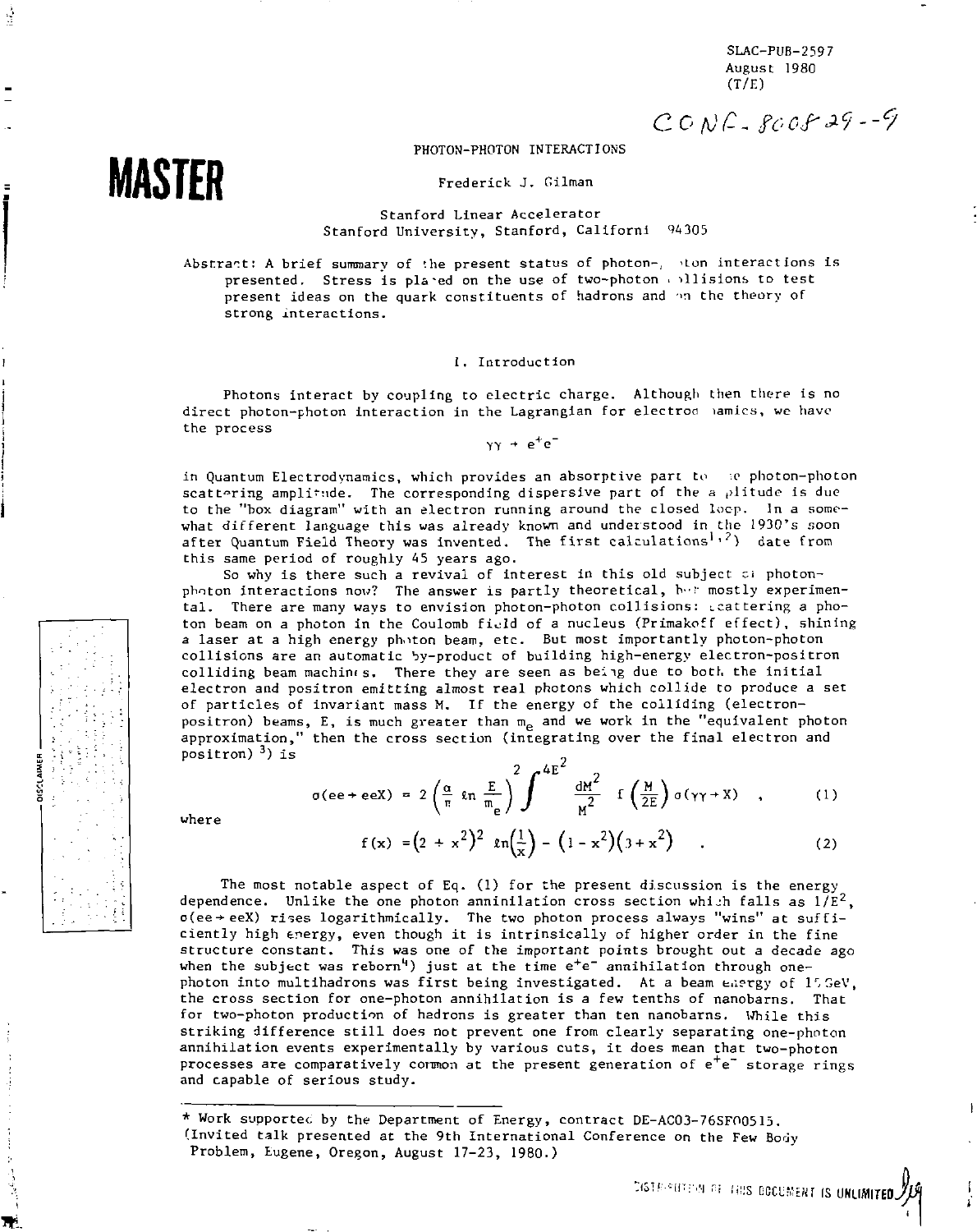#### *2.* Testing Quantum Electrodynamics

The simplest, and original<sup>1</sup>), two-photon process is the production of a lepton pair

$$
ee + ee e^-e^-
$$

$$
ee + ee \mu^+ \mu^-
$$

There have been many observations of these processes and the Quantum Electrodynamics (QED) calculations have been carried out in great detail.<sup>3</sup>) Needless to say everything agrees within the (generally 10 to 20%) experimental errors with QED. The recent experiments at  $PETRA<sup>5</sup>$  bring the data up to a produced lepton pair mass  $M \approx 4$  GeV.

### 3. Two photon production of hadrons

The transformation required to go from the lepton production of the last section to product'on of hadrons is extremely simple: replace the produced lepton pair by a quark-antiquark pair. As long as we neglect both quark and lepton masses, the ratio of cross sections

$$
\frac{\sigma(e^2 + e e \bar{q}_i q_i)}{\sigma(e^2 + e e \mu \mu)} = \sum_{\substack{\text{quark} \\ \text{types}}} \left(\frac{e_i}{e}\right)^4 , \qquad (3)
$$

with neglect of all the corrections due to strong interactions between the quarks. The sum over quark types on the right-hand side of Eq. (3) not only involves a sum over flavors (up, down, strange, charm, ...) as they are relevant to the particular process under consideration, but also over the three colors (for each flavor) a quark can carry.

The theory of strong interactions is thought to be one involving vector gauge bosons ("gluons") interacting with quarks by coupling to their color charge. This theory of Quantum Chromodynamics (QCD) is constructed in analogy to QED except it is nonAbelian: the gluons themselves carry color and interact among themselves. In general there are nontrivial corrections due to QCD to a lowest order quark process such as ee + eeqq. The goal is to find situations where these corrections are negligible, or if not negligible, where they are computable and/or controllable. As such, the situation here is much like that in other parts of high-energy physics where the physir.s of quarks and *QCD* are being explored. The advantage we have over, say, studying a purely hadronic collision, is that we start with a known coupling of the photon to the quark. What follows are four examples of how this is pursued in hadron production by two-photons.

### 3.1 PRODUCTION OF RESONANCES BY TWO-PHOTONS

The quark-antiquark pair is bound-up inth a meson resonance in this situation. The amplitude is then proportional to the square of the charge of the quark involved, times a factor dependent on the qq wave function of the resonance. While proposed<sup>6</sup>) for measuring the  $\pi^0$  width originally, it is only in the last year or so that the first resonance width into  $\gamma\gamma$  was measured<sup>7</sup>) in this way-that of the  $\eta$ . More recent data<sup>5,8</sup>) show evidence of the f and provide upper limits on the  $A_2$  and f' coupling to  $\gamma\gamma$ . Evidence<sup>9</sup>) for the decay of the charmonium state,  $X_2$ (3550) +  $YY$ , indicates it should be produced in two-photon collisions as well.

 $\mathbf{l}$ 

If we knov something about the wave function of the resonance (or a relation between wave functions of a family of states such as  $\pi^0$ ,  $n$ ,  $n'$ ), then we gain information from the γγ coupling about the charge of the quarks inside. Conversely,<br>if we know the quark content, we gain knowledge of the wave function<sup>10</sup>).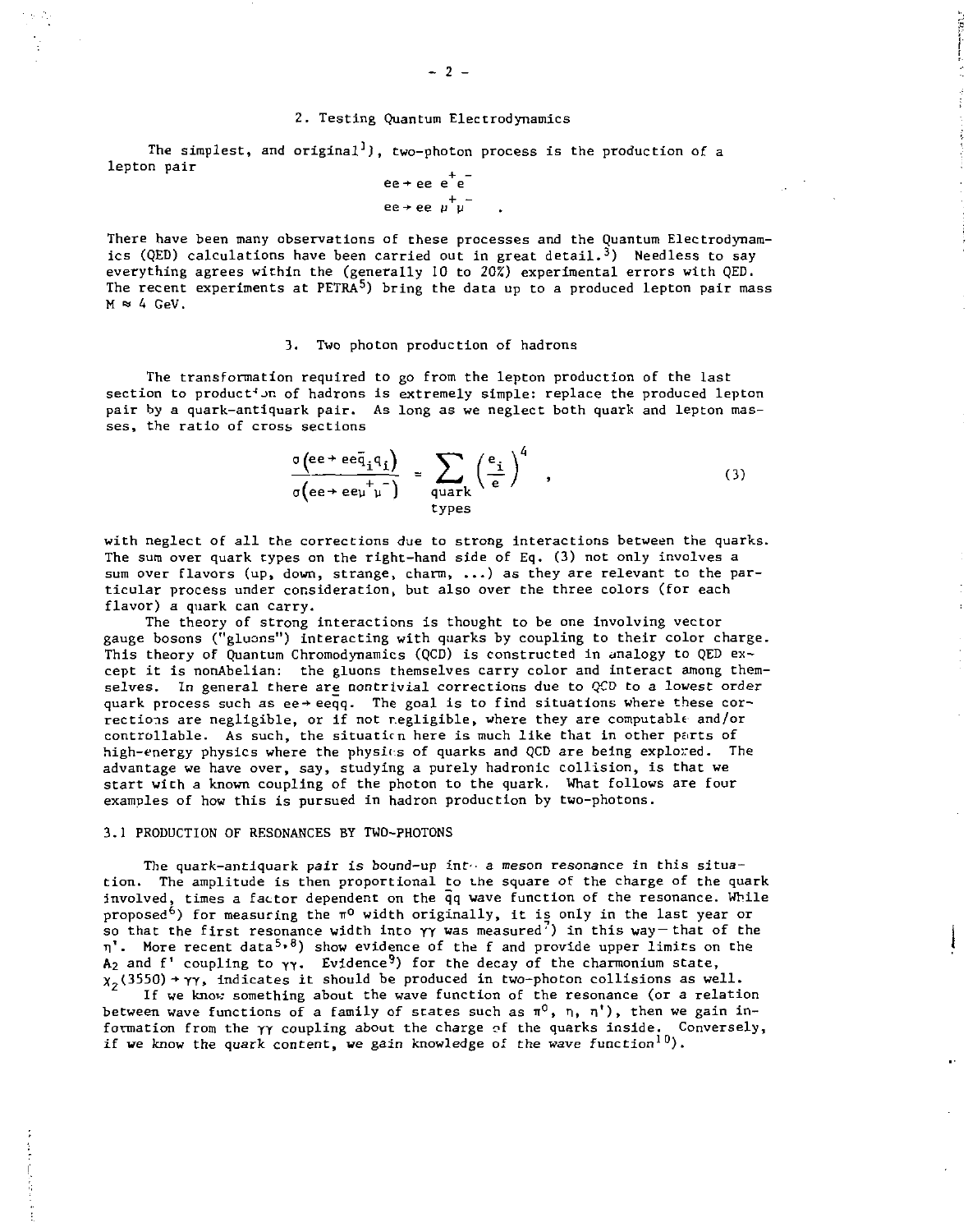3.2 JETS

At high enough transverse momenta (to the incident photons) the quark and antiquark in the basic process

**YY - qq** 

should necome manifest<sup>11</sup>) as observable jets composed of the hadrons into which they fragment. Analogous jets have been seen in  $e^+e^- + \bar{q}q$  experiments a number of years ago. Furthermore the cross section is predictable as just  $\Sigma(e; /e)^+ \times$  $\sigma(\gamma\gamma\rightarrow\mu^+\mu^-)$ . The first evidence for these jets is now being seen from experiments at  $PETRA<sup>12</sup>$ ).

## 3.3 EXCLUSIVE CHANNELS

The cross sections for processes like  $\gamma y \rightarrow \pi \pi$ ,  $\rho \rho$ , ... in the fixed angle, high-energy limit for given charge and helicity states have been predicted<sup>13</sup>). Both the energy dependence and absolute rate are calculated in terms of other known quantities.

### 3.4 DEEP INELASTIC SCATTERING ON A PHOTON TARGET

In this case we go to a different kinematic regime: one photon far off the mass-shell with large energy and momentum transfer squared,  $Q^2$ , and the other photon almost real. If we think of this latter, almost on-shell photon as the target, then we have deep inelastic scattering on a photon target. Replacing the set of final hadrons of mass M by a sum of the possible quark-antiquark pairs, one finds a structure function (to which the cross section is proportional) for this process<sup>14</sup>)

$$
F(x, \varrho^{2}) = \frac{\alpha}{2\pi} \left[ x^{2} + (1-x)^{2} \right] \text{sn } \varrho^{2} \sum_{i} \left( e_{i}/e \right)^{4} , \qquad (4)
$$

where the scaling variable  $x = Q^2/(Q^2 + M^2)$ . This does not scale (i.e., is not a function of x alone), but grows logarithmically with  $Q^2$  at fixed x.

This behavior persists when one does the calculation to all orders in  $QCD^{14}$ . The leading term behaves as  $f(x)$  in  $Q^2$ , with  $f(x)$  calculable. This should be contrasted with ordinary deep inelastic scattering on a hadron, where at fixed *x* the structure function eventually falls with increasing  $Q^2$  due to QCD corrections and the functional form in x of the structure functions is not calculable at some arbitrary initial value of  $Q^2$ . Most remarkable, the first very preliminary data on this process from the PLUTO collaboration at PETRA has just appeared and it shows the right magnitude and roughly the right shape<sup>12</sup>).

### 4. Conclusion

The above examples show photon-photon interactions to be a microcosm of the kind of physics questions being addressed in the world of strong interactions today. With the new generation of e<sup>+</sup>e<sup>-</sup> machines now running, we can look forward to some rather decisive answers in the immediate future.

### Acknowledgment

This work was supported by the Department of Energy under contract number DE-AC03-76SF00513.

t